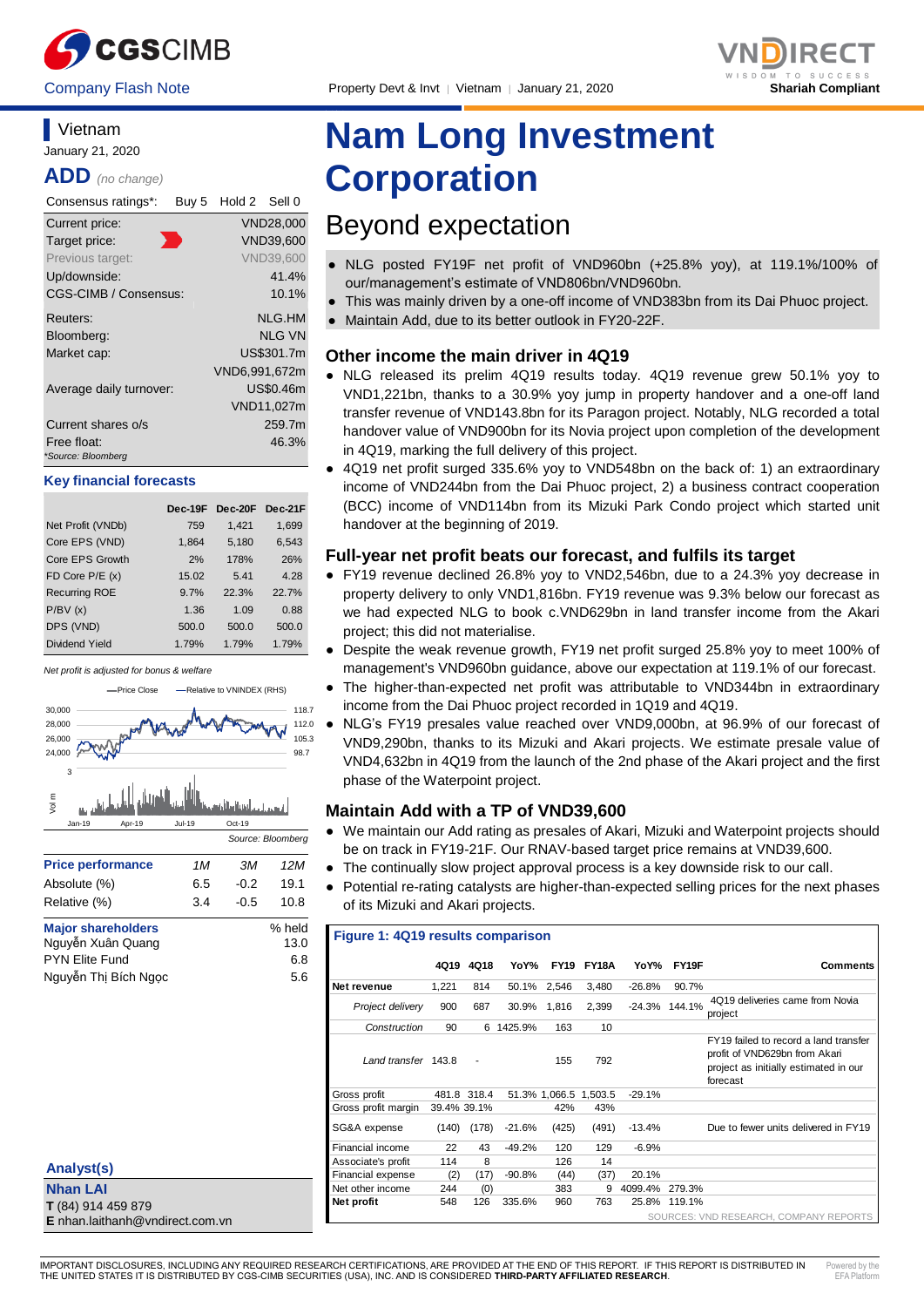



## **Figure 2: RNAV valuation (VNDbn)**

| Project                     | <b>Fair value</b> | Method     | <b>Note</b>                                                                                                                 |
|-----------------------------|-------------------|------------|-----------------------------------------------------------------------------------------------------------------------------|
| <b>Water Point</b>          | 5,234             | <b>DCF</b> | Phase 2 land value is based on the Phase 1 transfer price of VND1.2m/sq m announced<br>by the management                    |
| Nguyen Son                  | 251               | <b>DCF</b> |                                                                                                                             |
| Mizuki                      | 882               | <b>DCF</b> |                                                                                                                             |
| Novia                       | 521               | <b>DCF</b> |                                                                                                                             |
| Kikyo                       | 349               | <b>DCF</b> |                                                                                                                             |
| Akari (Hoang Nam)           | 1,706             | <b>DCF</b> | A 50% stake of the 8.8ha will be transferred to the other partner in 2H19, based on the<br>announced price of VND14.7m/sq m |
| Hai Phong                   | 889               | <b>DCF</b> | We assume selling price at VND25m psm for house and VND13m psm for condo                                                    |
| Dai Phuoc                   | 1.611             | Book value |                                                                                                                             |
| Other                       | 534               | Book value |                                                                                                                             |
| <b>Total inventory</b>      | 11.975            |            |                                                                                                                             |
| Add:                        |                   |            |                                                                                                                             |
| Cash and cash equivalent    | 1,810             |            |                                                                                                                             |
| Short-term investments      | 44                |            |                                                                                                                             |
| Short-term receivables      | 1.274             |            |                                                                                                                             |
| Other short-term assets     | 106               |            |                                                                                                                             |
| Long-term assets            | 2,544             |            |                                                                                                                             |
| Less:                       |                   |            |                                                                                                                             |
| Net debt (exclude CB)       | 924               |            |                                                                                                                             |
| Other liabilities           | 3.777             |            |                                                                                                                             |
| Minority interest           | 1,149             |            |                                                                                                                             |
| <b>RNAV</b>                 | 11,902            |            |                                                                                                                             |
| Shares outstanding (shares) | 258.004.087       |            |                                                                                                                             |
| Discount to RNAV            | 14%               |            | Compensates for execution and pre-sale risks at projects Waterpoint, Mizuki, Akari,<br>and Hai Phong                        |
| Target price (VND/share)    | 39,600            |            |                                                                                                                             |
|                             |                   |            |                                                                                                                             |

SOURCES: VND RESEARCH, COMPANY REPORTS

| <b>Figure 3: Peer comparison</b>                                                                                                                     |               |              |           |       |             |                        |      |        |       |       |         |             |                |       |                              |       |         |
|------------------------------------------------------------------------------------------------------------------------------------------------------|---------------|--------------|-----------|-------|-------------|------------------------|------|--------|-------|-------|---------|-------------|----------------|-------|------------------------------|-------|---------|
|                                                                                                                                                      |               | <b>Share</b> |           |       |             | <b>Market</b>          |      | P/E(x) |       |       | P/BV(x) |             | <b>ROE (%)</b> |       | <b>Dividend</b><br>yield (%) |       | Net     |
|                                                                                                                                                      |               | price        | <b>TP</b> |       |             | Cap                    |      |        |       |       |         |             |                |       |                              |       | gearing |
| <b>Company Name</b>                                                                                                                                  | Ticker        | (VND)        | (VND)     |       |             | Upside Recom. (US\$mn) | TTM  | 2020F  | 2021F | Curr. |         | 2020F 2021F | 2020F          | 2021F | 2020F                        | 2021F | (%)     |
| Vinhomes Jsc                                                                                                                                         | VHM VN        | 87,500       | 104,300   | 19.2% | <b>ADD</b>  | 12,422                 | 17.0 | 11.6   | 7.9   | 5.0   | 3.6     | 2.5         | 38.0           | 35.5  | 1.2                          | 1.2   | 56.9    |
| No Va Land Invest                                                                                                                                    | NVL VN        | 56,000       | <b>NR</b> | N/A   | <b>NR</b>   | 2,343                  | 18.0 | 18.2   | 17.3  | 3.0   | 2.3     | N/A         | 14.4           | 12.0  | N/A                          | N/A   | 75.7    |
| Khang Dien House                                                                                                                                     | KDH VN        | 25,850       | 28,300    | 9.5%  | <b>HOLD</b> | 607                    | 15.0 | 12.3   | 13.1  | 2.0   | 1.7     | 1.6         | 12.9           | 14.5  | 1.9                          | 1.9   | $-12.6$ |
| <b>Phat Dat Real</b>                                                                                                                                 | PDR VN        | 26,000       | <b>NR</b> | N/A   | <b>NR</b>   | 368                    | 10.0 | N/A    | N/A   | N/A   | N/A     | N/A         | N/A            | N/A   | N/A                          | N/A   | $-5.4$  |
| Dat Xanh Group                                                                                                                                       | DXG VN        | 12,850       | <b>NR</b> | N/A   | <b>NR</b>   | 288                    | 5.0  | 4.5    | 3.2   | N/A   | 0.8     | N/A         | 18.0           | 22.7  | 3.9                          | N/A   | 21.4    |
| Van Phu - Invest                                                                                                                                     | <b>VPI VN</b> | 42,550       | <b>NR</b> | N/A   | <b>NR</b>   | 294                    | 16.0 | N/A    | N/A   | 3.0   | N/A     | N/A         | N/A            | N/A   | N/A                          | N/A   | 85.7    |
| Hai Phat Invest                                                                                                                                      | <b>HPX VN</b> | 26,350       | <b>NR</b> | N/A   | <b>NR</b>   | 227                    | 12.0 | N/A    | N/A   | 2.0   | N/A     | N/A         | N/A            | N/A   | N/A                          | N/A   | 69.0    |
|                                                                                                                                                      |               |              |           |       |             |                        |      |        |       |       |         |             |                |       |                              |       |         |
| Average                                                                                                                                              |               |              |           |       |             |                        | 13.3 | 11.7   | 10.4  | 3.0   | 2.1     | 2.1         | 20.8           | 21.2  | 2.3                          | 1.6   | 41.5    |
| Median                                                                                                                                               |               |              |           |       |             |                        | 15.0 | 12.0   | 10.5  | 3.0   | 2.0     | 2.1         | 16.2           | 18.6  | 1.9                          | 1.6   | 56.9    |
| Nam Long Invest                                                                                                                                      | <b>NLG VN</b> | 28,000       | 39,600    | 41.4% | <b>ADD</b>  | 302                    | 7.1  | 5.4    | 4.3   | 1.4   | 1.1     | 0.9         | 22.3           | 22.7  | 1.8                          | 1.8   | $-20.7$ |
| Note: all prices are based on the closing prices on 21 Jan 2020. All estimates for Non-rated (NR) stocks are based on Bloomberg consensus estimates. |               |              |           |       |             |                        |      |        |       |       |         |             |                |       |                              |       |         |

SOURCES: VND RESEARCH, BLOOMBERG, COMPANY REPORT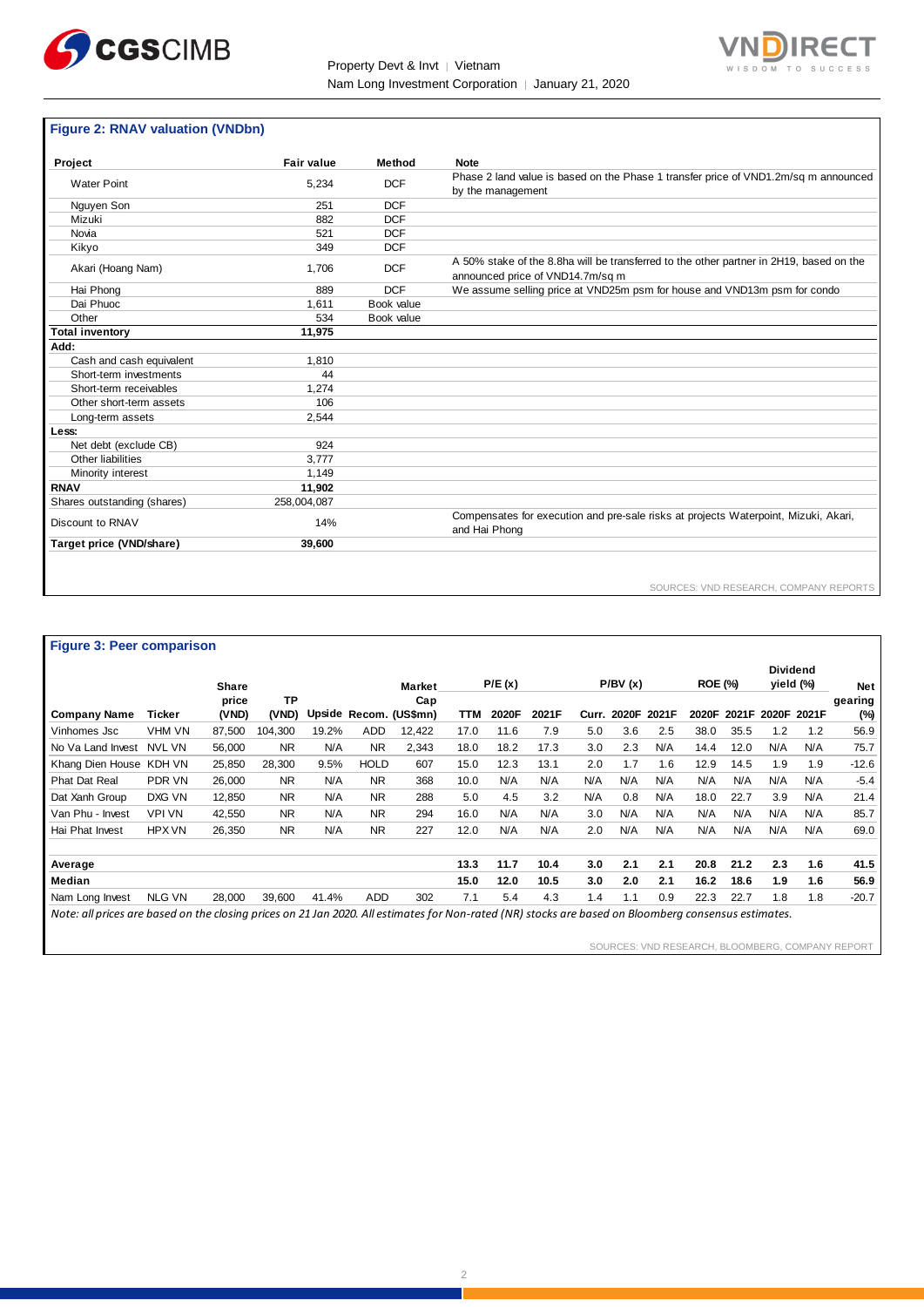



### **BY THE NUMBERS**

| <b>Profit &amp; Loss</b>                  |          |          |          |          |
|-------------------------------------------|----------|----------|----------|----------|
| (VNDb)                                    | Dec-18A  | Dec-19F  | Dec-20E  | Dec-21F  |
| <b>Total Net Revenues</b>                 | 3.480    | 2.807    | 1,719    | 2.282    |
| <b>Gross Profit</b>                       | 1,517    | 688      | 358      | 617      |
| <b>Operating EBITDA</b>                   | 1,026    | 316      | 15       | 199      |
| Depreciation And Amortisation             | (13)     | (16)     | (17)     | (17)     |
| <b>Operating EBIT</b>                     | 1,013    | 299      | (2)      | 182      |
| Financial Income/(Expense)                | 92       | 582      | 1,853    | 2.031    |
| Pretax Income/(Loss) from Assoc.          | 14       | $\Omega$ | $\Omega$ | $\Omega$ |
| Non-Operating Income/(Expense)            | 9        | 137      | $\Omega$ | $\Omega$ |
| Profit Before Tax (pre-El)                | 1,128    | 1.018    | 1.851    | 2,213    |
| <b>Exceptional Items</b>                  |          |          |          |          |
| <b>Pre-tax Profit</b>                     | 1,128    | 1,018    | 1,851    | 2,213    |
| Taxation                                  | (241)    | (204)    | (370)    | (443)    |
| Exceptional Income - post-tax             |          |          |          |          |
| <b>Profit After Tax</b>                   | 887      | 815      | 1,481    | 1,770    |
| Minority Interests                        | (124)    | (9)      | $\Omega$ | $\Omega$ |
| Pref. & Special Div                       | $\Omega$ | $\Omega$ | $\Omega$ | $\Omega$ |
| FX Gain/(Loss) - post tax                 |          |          |          |          |
| Other Adjustments - post-tax              | (43)     | (47)     | (59)     | (71)     |
| <b>Net Profit</b>                         | 721      | 759      | 1,421    | 1,699    |
| <b>Recurring Net Profit</b>               | 424      | 483      | 1.345    | 1.699    |
| <b>Fully Diluted Recurring Net Profit</b> | 424      | 483      | 1.345    | 1.699    |
|                                           |          |          |          |          |

| ash Flow |
|----------|
|          |

| ייטו ווכסט                         |                |          |          |          |
|------------------------------------|----------------|----------|----------|----------|
| (VNDb)                             | Dec-18A        | Dec-19F  | Dec-20F  | Dec-21F  |
| <b>EBITDA</b>                      | 1,026          | 316      | 15       | 199      |
| Cash Flow from Invt. & Assoc.      | 0              | $\Omega$ | $\Omega$ | $\Omega$ |
| Change In Working Capital          | 384            | (1,070)  | (387)    | 332      |
| Straight Line Adjustment           | 0              | $\Omega$ | $\Omega$ | $\Omega$ |
| (Incr)/Decr in Total Provisions    | 12             | 16       | 17       | 17       |
| Other Non-Cash (Income)/Expense    | (143)          | (652)    | (1,922)  | (2, 101) |
| <b>Other Operating Cashflow</b>    | 96             | 726      | 1,846    | 2,013    |
| Net Interest (Paid)/Received       | (36)           | (70)     | (70)     | (70)     |
| Tax Paid                           | (346)          | (204)    | (370)    | (443)    |
| <b>Cashflow From Operations</b>    | 991            | (938)    | (871)    | (52)     |
| Capex                              | 0              | $\Omega$ | $\Omega$ | $\Omega$ |
| Disposals Of FAs/subsidiaries      | 0              | $\Omega$ | $\Omega$ | $\Omega$ |
| Disposals of Investment Properties | $\overline{2}$ | $\Omega$ | $\Omega$ | $\Omega$ |
| Acq. Of Subsidiaries/investments   | (1,719)        | (615)    | (209)    | (0)      |
| Other Investing Cashflow           | (112)          | 638      | 1,945    | 2,108    |
| Cash Flow From Investing           | (1, 830)       | 23       | 1,737    | 2,108    |
| Debt Raised/(repaid)               | 600            | (34)     | (127)    | (19)     |
| Proceeds From Issue Of Shares      | 447            | 132      | $\Omega$ | $\Omega$ |
| Shares Repurchased                 | 0              | $\Omega$ | $\Omega$ | $\Omega$ |
| Dividends Paid                     | (207)          | (120)    | (130)    | (130)    |
| <b>Preferred Dividends</b>         |                |          |          |          |
| Other Financing Cashflow           | $\Omega$       | $\Omega$ | $\Omega$ | $\Omega$ |
| <b>Cash Flow From Financing</b>    | 840            | (22)     | (257)    | (149)    |



| <b>Balance Sheet</b>                       |          |              |          |              |
|--------------------------------------------|----------|--------------|----------|--------------|
| (VNDb)                                     | Dec-18A  | Dec-19F      | Dec-20F  | Dec-21F      |
| <b>Total Cash And Equivalents</b>          | 2.084    | 1.148        | 1.757    | 3.664        |
| Properties Under Development               | 3.261    | 4.186        | 4.954    | 4.813        |
| <b>Total Debtors</b>                       | 1.833    | 1.800        | 1.644    | 1.725        |
| Inventories                                | 12       | 13           | 14       | 16           |
| <b>Total Other Current Assets</b>          | 142      | 181          | 206      | 199          |
| <b>Total Current Assets</b>                | 7.332    | 7,329        | 8,576    | 10,416       |
| <b>Fixed Assets</b>                        | 40       | 35           | 30       | 25           |
| <b>Total Investments</b>                   | 1,722    | 2,331        | 2,534    | 2,529        |
| Intangible Assets                          | 16       | 14           | 13       | 11           |
| <b>Total Other Non-Current Assets</b>      | 476      | 391          | 565      | 648          |
| <b>Total Non-current Assets</b>            | 2,254    | 2.772        | 3,142    | 3,213        |
| Short-term Debt                            | 201      | 218          | 140      | 171          |
| Current Portion of Long-Term Debt          | $\Omega$ | $\Omega$     | $\Omega$ | $\Omega$     |
| <b>Total Creditors</b>                     | 270      | 292          | 188      | 230          |
| Other Current Liabilities                  | 2.222    | 1.901        | 2.445    | 2,875        |
| <b>Total Current Liabilities</b>           | 2.694    | 2.411        | 2.774    | 3.276        |
| <b>Total Long-term Debt</b>                | 806      | 756          | 706      | 656          |
| Hybrid Debt - Debt Component               | $\Omega$ | $\Omega$     | $\Omega$ | <sup>0</sup> |
| <b>Total Other Non-Current Liabilities</b> | 790      | 866          | 850      | 726          |
| <b>Total Non-current Liabilities</b>       | 1.596    | 1.622        | 1.556    | 1.382        |
| <b>Total Provisions</b>                    | $\Omega$ | <sup>0</sup> | $\Omega$ | O            |
| <b>Total Liabilities</b>                   | 4.290    | 4.033        | 4.330    | 4.658        |
| <b>Shareholders' Equity</b>                | 4.600    | 5.362        | 6.681    | 8,262        |
| Minority Interests                         | 684      | 693          | 693      | 693          |
| <b>Total Equity</b>                        | 5,285    | 6,055        | 7,374    | 8,955        |

#### **Key Ratios**

|                                  | Dec-18A | Dec-19F | Dec-20F    | Dec-21F |
|----------------------------------|---------|---------|------------|---------|
| Revenue Growth                   | 10.1%   | (19.3%) | $(38.8\%)$ | 32.7%   |
| Operating EBITDA Growth          | 15%     | (69%)   | (95%)      | 1241%   |
| Operating EBITDA Margin          | 29.5%   | 11.2%   | 0.9%       | 8.7%    |
| Net Cash Per Share (VND)         | 4.173   | 672     | 3.505      | 10.921  |
| BVPS (VND)                       | 17.830  | 20.647  | 25.724     | 31.812  |
| Gross Interest Cover             | 27.82   | 4.30    | (0.03)     | 2.61    |
| <b>Effective Tax Rate</b>        | 21.3%   | 20.0%   | 20.0%      | 20.0%   |
| Net Dividend Payout Ratio        | 9.9%    | 15.7%   | 9.1%       | 7.6%    |
| <b>Accounts Receivables Days</b> | 126.5   | 236.2   | 366.7      | 269.5   |
| <b>Inventory Days</b>            | 2.11    | 2.12    | 3.63       | 3.26    |
| <b>Accounts Payables Days</b>    | 52.20   | 48.37   | 64.52      | 45.82   |
| <b>ROIC</b> (%)                  | 37.0%   | 7.3%    | $(0.0\%)$  | $3.0\%$ |
| ROCE (%)                         | 21.8%   | 14.3%   | 25.2%      | 25.4%   |
| Return On Average Assets         | 8.81%   | 3.07%   | (0.56%)    | 0.59%   |

|                                      | Dec-18A  | Dec-19F   | Dec-20F   | Dec-21F   |
|--------------------------------------|----------|-----------|-----------|-----------|
| Unbooked Presales (m) (VND)          | ######## | ######### | ######### | ######### |
| Unbooked Presales (area: m sm)       | N/A      | N/A       | N/A       | N/A       |
| Unbooked Presales (units)            | 2.489.0  | 4.775.1   | 5.377.1   | 5.970.1   |
| Unsold attrib. landbank (area: m sm) | N/A      | N/A       | N/A       | N/A       |
| Gross Margins (%)                    | 38.5%    | 42.6%     | 51.3%     | 50.8%     |
| Contracted Sales ASP (per Sm) (VND)  | N/A      | N/A       | N/A       | N/A       |
| Residential EBIT Margin (%)          | 26.1%    | 7.1%      | $-18.9%$  | 15.3%     |
| Investment rev / total rev $(\%)$    | N/A      | N/A       | N/A       | N/A       |
| Residential rev / total rev (%)      | 69.0%    | 44.9%     | 29.2%     | 51.4%     |
| Invt. properties rental margin (%)   | N/A      | N/A       | N/A       | N/A       |
| SG&A / Sales Ratio (%)               | 5.0%     | 5.0%      | 5.0%      | 5.0%      |

SOURCES: VND RESEARCH, COMPANY REPORTS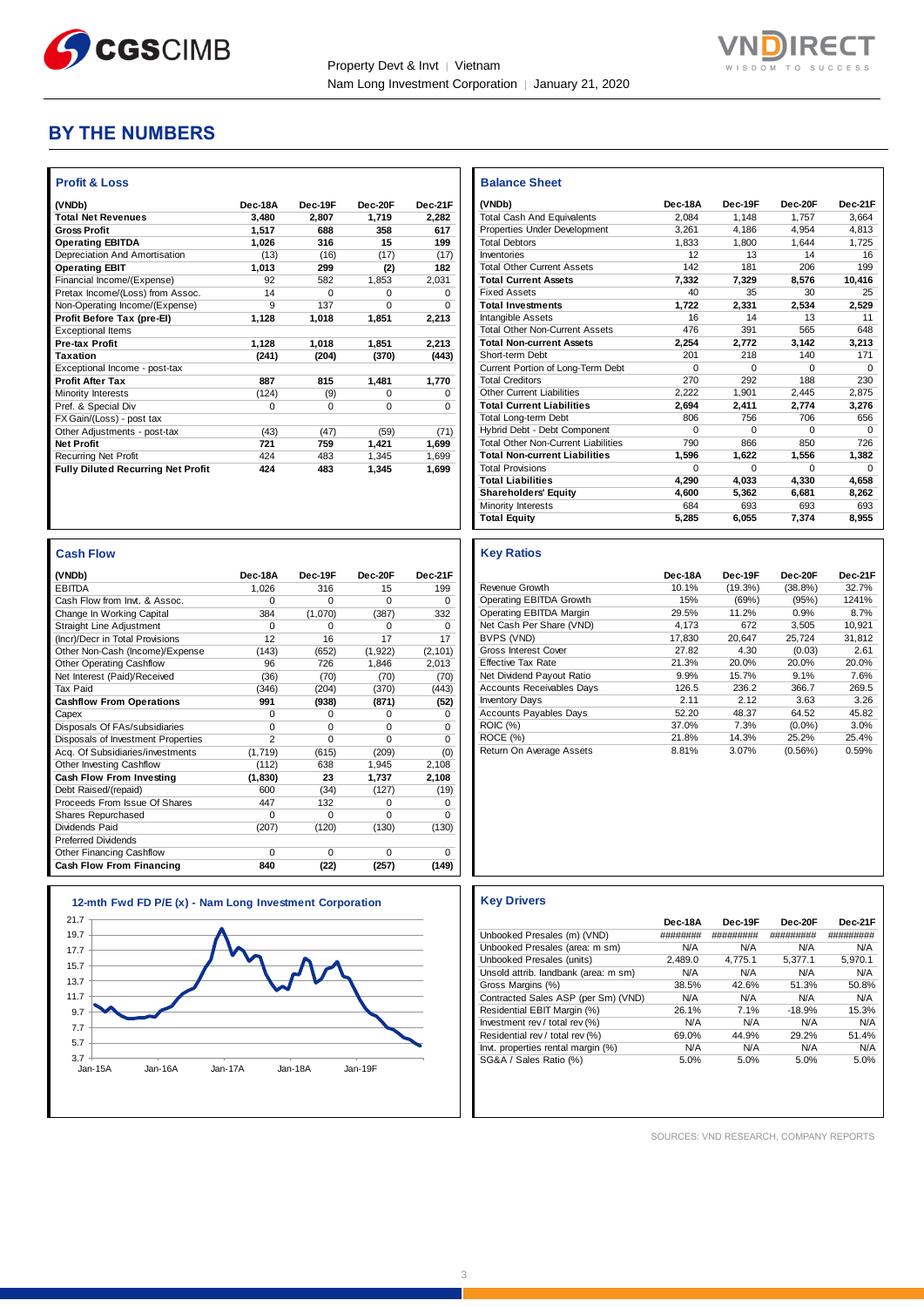



#### **DISCLAIMER**

The content of this report (including the views and opinions expressed therein, and the information comprised therein) has been prepared by and belongs to VNDIRECT Securities Corporation, and is distributed by CGS-CIMB pursuant to an arrangement between VNDIRECT Securities Corporation and CGS-CIMB. VNDIRECT Securities Corporation is not an affiliate of CGS-CIMB.

This report is not directed to, or intended for distribution to or use by, any person or entity who is a citizen or resident of or located in any locality, state, country or other jurisdiction where such distribution, publication, availability or use would be contrary to law or regulation.

By accepting this report, the recipient hereof represents and warrants that he is entitled to receive such report in accordance with the restrictions set forth below and agrees to be bound by the limitations contained herein (including the "Restrictions on Distributions" set out below). Any failure to comply with these limitations may constitute a violation of law. This publication is being supplied to you strictly on the basis that it will remain confidential. No part of this report may be (i) copied, photocopied, duplicated, stored or reproduced in any form by any means or (ii) redistributed or passed on, directly or indirectly, to any other person in whole or in part, for any purpose without the prior written consent of CGS-CIMB.

The information contained in this research report is prepared from data believed to be correct and reliable at the time of issue of this report.

VNDIRECT Securities Corporation may or may not issue regular reports on the subject matter of this report at any frequency and may cease to do so or change the periodicity of reports at any time. Neither VNDIRECT Securities Corporation nor CGS-CIMB is under any obligation to update this report in the event of a material change to the information contained in this report. Neither VNDIRECT Securities Corporation nor CGS-CIMB has any and will accept any, obligation to (i) check or ensure that the contents of this report remain current, reliable or relevant, (ii) ensure that the content of this report constitutes all the information a prospective investor may require, (iii) ensure the adequacy, accuracy, completeness, reliability or fairness of any views, opinions and information, and accordingly, VNDIRECT Securities Corporation, CGS-CIMB and their respective affiliates and related persons including China Galaxy International Financial Holdings Limited ("CGIFHL") and CIMB Group Sdn. Bhd. ("CIMBG") and their respective related corporations (and their respective directors, associates, connected persons and/or employees) shall not be liable in any manner whatsoever for any consequences (including but not limited to any direct, indirect or consequential losses, loss of profits and damages) of any reliance thereon or usage thereof. In particular, VNDIRECT Securities Corporation and CGS-CIMB disclaim all responsibility and liability for the views and opinions set out in this report.

Unless otherwise specified, this report is based upon reasonable sources. Such sources will, unless otherwise specified, for market data, be market data and prices available from the main stock exchange or market where the relevant security is listed, or, where appropriate, any other market. Information on the accounts and business of company(ies) will generally be based on published statements of the company(ies), information disseminated by regulatory information services, other publicly available information and information resulting from our research. Whilst every effort is made to ensure that statements of facts made in this report are accurate, all estimates, projections, forecasts, expressions of opinion and other subjective judgments contained in this report are based on assumptions considered to be reasonable as of the date of the document in which they are contained and must not be construed as a representation that the matters referred to therein will occur. Past performance is not a reliable indicator of future performance. The value of investments may go down as well as up and those investing may, depending on the investments in question, lose more than the initial investment. No report shall constitute an offer or an invitation by or on behalf of CGS-CIMB or VNDIRECT Securities Corporation, or their respective affiliates (including CGIFHL, CIMBG and their respective related corporations) to any person to buy or sell any investments.

CGS-CIMB and/or VNDIRECT Securities Corporation and/or their respective affiliates and related corporations (including CGIFHL, CIMBG and their respective related corporations), their respective directors, associates, connected parties and/or employees may own or have positions in securities of the company(ies) covered in this research report or any securities related thereto and may from time to time add to or dispose of, or may be materially interested in, any such securities. Further, CGS-CIMB and/or VNDIRECT Securities Corporation, and/or their respective affiliates and their respective related corporations (including CGIFHL, CIMBG and their respective related corporations) do and seek to do business with the company(ies) covered in this research report and may from time to time act as market maker or have assumed an underwriting commitment in securities of such company(ies), may sell them to or buy them from customers on a principal basis and may also perform or seek to perform significant investment banking, advisory, underwriting or placement services for or relating to such company(ies) as well as solicit such investment, advisory or other services from any entity mentioned in this report.

CGS-CIMBand/or VNDIRECT Securities Corporation and/or their respective affiliates (including CGIFHL, CIMBG and their respective related corporations) may enter into an agreement with the company(ies) covered in this report relating to the production of research reports. CGS-CIMB and/or VNDIRECT Securities Corporation may disclose the contents of this report to the company(ies) covered by it and may have amended the contents of this report following such disclosure.

The analyst responsible for the production of this report hereby certifies that the views expressed herein accurately and exclusively reflect his or her personal views and opinions about any and all of the issuers or securities analysed in this report and were prepared independently and autonomously. No part of the compensation of the analyst(s) was, is, or will be directly or indirectly related to the inclusion of specific recommendations(s) or view(s) in this report. The analyst(s) who prepared this research report is prohibited from receiving any compensation, incentive or bonus based on specific investment banking transactions or for providing a specific recommendation for, or view of, a particular company. Information barriers and other arrangements may be established where necessary to prevent conflicts of interests arising. However, the analyst(s) may receive compensation that is based on his/their coverage of company(ies) in the performance of his/their duties or the performance of his/their recommendations and the research personnel involved in the preparation of this report may also participate in the solicitation of the businesses as described above. In reviewing this research report, an investor should be aware that any or all of the foregoing, among other things, may give rise to real or potential conflicts of interest. Additional information is, subject to the duties of confidentiality, available on request.

The term "VNDIRECT Securities Corporation" shall, unless the context otherwise requires, mean VNDIRECT Securities Corporation and its affiliates, subsidiaries and related companies. The term "CGS-CIMB" shall denote, where appropriate, the relevant entity distributing or disseminating the report in the particular jurisdiction referenced below, or, in every other case except as otherwise stated herein, CGS-CIMB Securities International Pte. Ltd. and its affiliates, subsidiaries and related corporations.

4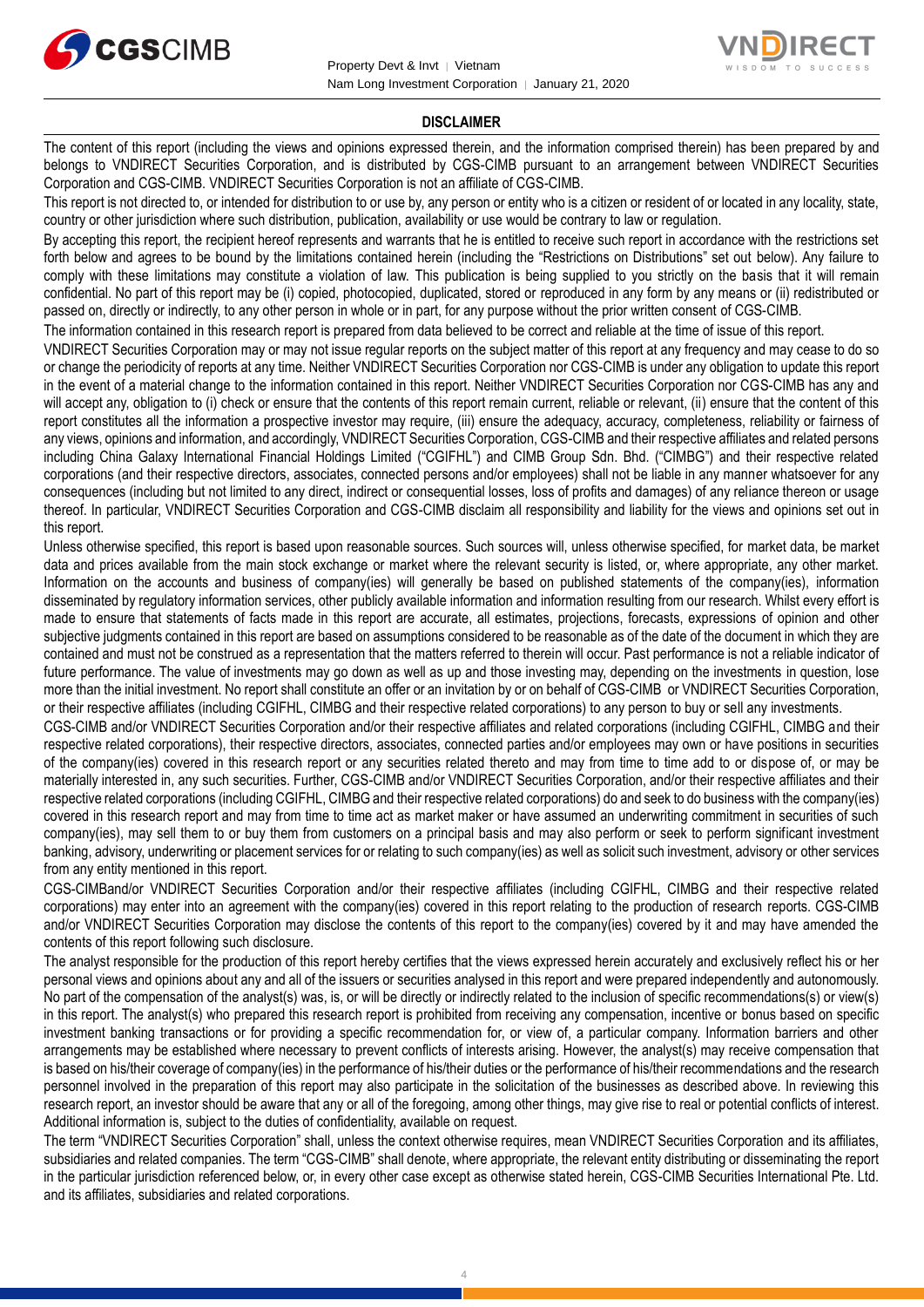



| <b>CGS-CIMB</b> |                                                                                   |                                                                 |
|-----------------|-----------------------------------------------------------------------------------|-----------------------------------------------------------------|
| Country         | <b>CGS-CIMB Entity</b>                                                            | <b>Regulated by</b>                                             |
| Hong Kong       | CGS-CIMB Securities (Hong Kong) Limited                                           | Securities and Futures Commission Hong Kong                     |
| India           | CGS-CIMB Securities (India) Private Limited                                       | Securities and Exchange Board of India (SEBI)                   |
| Indonesia       | PT CGS-CIMB Sekuritas Indonesia                                                   | Financial Services Authority of Indonesia                       |
| Malaysia        | CGS-CIMB Securities Sdn. Bhd. (formerly known<br>as Jupiter Securities Sdn. Bhd.) | Securities Commission Malaysia                                  |
| Singapore       | CGS-CIMB Research Pte. Ltd.                                                       | Monetary Authority of Singapore                                 |
| South Korea     | CGS-CIMB Securities (Hong Kong) Limited,<br>Korea Branch                          | Financial Services Commission and Financial Supervisory Service |
| Thailand        | CGS-CIMB Securities (Thailand) Co. Ltd.                                           | Securities and Exchange Commission Thailand                     |

| the contract of the contract of the contract of the contract of the contract of the contract of the contract of |  |
|-----------------------------------------------------------------------------------------------------------------|--|

(i) As of December 31, 2019 VNDIRECT Securities Corporation has a proprietary position in the securities (which may include but not limited to shares, warrants, call warrants and/or any other derivatives) in the following company or companies covered or recommended in this report: (a) -

(ii) As of January 21, 2020, the analyst(s) who prepared this report, and the associate(s), has / have an interest in the securities (which may include but not limited to shares, warrants, call warrants and/or any other derivatives) in the following company or companies covered or recommended in this report:

(a) -

This report does not purport to contain all the information that a prospective investor may require. CGS-CIMB, VNDIRECT Securities Corporation and their respective affiliates (including CGIFHL, CIMBG and their related corporations) do not make any guarantee, representation or warranty, express or implied, as to the adequacy, accuracy, completeness, reliability or fairness of any such information and opinion contained in this report. None of CGS-CIMB, VNDIRECT Securities Corporation and their respective affiliates and related persons (including CGIFHL, CIMBG and their related corporations) shall be liable in any manner whatsoever for any consequences (including but not limited to any direct, indirect or consequential losses, loss of profits and damages) of any reliance thereon or usage thereof.

This report is general in nature and has been prepared for information purposes only. It is intended for circulation amongst CGS-CIMB's and its affiliates' (including CGIFHL's, CIMBG's and their respective related corporations') clients generally and does not have regard to the specific investment objectives, financial situation and the particular needs of any specific person who may receive this report. The information and opinions in this report are not and should not be construed or considered as an offer, recommendation or solicitation to buy or sell the subject securities, related investments or other financial instruments or any derivative instrument, or any rights pertaining thereto.

Investors are advised to make their own independent evaluation of the information contained in this research report, consider their own individual investment objectives, financial situation and particular needs and consult their own professional and financial advisers as to the legal, business, financial, tax and other aspects before participating in any transaction in respect of the securities of company(ies) covered in this research report. The securities of such company(ies) may not be eligible for sale in all jurisdictions or to all categories of investors.

Restrictions on Distributions

**Australia:** Despite anything in this report to the contrary, this research is issued by VNDIRECT Securities Corporation and provided in Australia by CGS-CIMB Securities (Singapore) Pte. Ltd. and CGS-CIMB Securities (Hong Kong) Limited. This research is only available in Australia to persons who are "wholesale clients" (within the meaning of the Corporations Act 2001 (Cth) and is supplied solely for the use of such wholesale clients and shall not be distributed or passed on to any other person. You represent and warrant that if you are in Australia, you are a "wholesale client". This research is of a general nature only and has been prepared without taking into account the objectives, financial situation or needs of the individual recipient. CGS-CIMB Securities (Singapore) Pte. Ltd. and CGS-CIMB Securities (Hong Kong) Limited do not hold, and are not required to hold an Australian financial services license. CGS-CIMB Securities (Singapore) Pte. Ltd. and CGS-CIMB Securities (Hong Kong) Limited rely on "passporting" exemptions for entities appropriately licensed by the Monetary Authority of Singapore (under ASIC Class Order 03/1102) and the Securities and Futures Commission in Hong Kong (under ASIC Class Order 03/1103).

**Canada:** This research report has not been prepared in accordance with the disclosure requirements of Dealer Member Rule 3400 – Research Restrictions and Disclosure Requirements of the Investment Industry Regulatory Organization of Canada. For any research report distributed by CIBC, further disclosures related to CIBC conflicts of interest can be found at https://researchcentral.cibcwm.com.

**China:** For the purpose of this report, the People's Republic of China ("PRC") does not include the Hong Kong Special Administrative Region, the Macau Special Administrative Region or Taiwan. The distributor of this report has not been approved or licensed by the China Securities Regulatory Commission or any other relevant regulatory authority or governmental agency in the PRC. This report contains only marketing information. The distribution of this report is not an offer to buy or sell to any person within or outside PRC or a solicitation to any person within or outside of PRC to buy or sell any instruments described herein. This report is being issued outside the PRC to a limited number of institutional investors and may not be provided to any person other than the original recipient and may not be reproduced or used for any other purpose.

**France:** Only qualified investors within the meaning of French law shall have access to this report. This report shall not be considered as an offer to subscribe to, or used in connection with, any offer for subscription or sale or marketing or direct or indirect distribution of financial instruments and it is not intended as a solicitation for the purchase of any financial instrument.

**Germany:** This report is only directed at persons who are professional investors as defined in sec 31a(2) of the German Securities Trading Act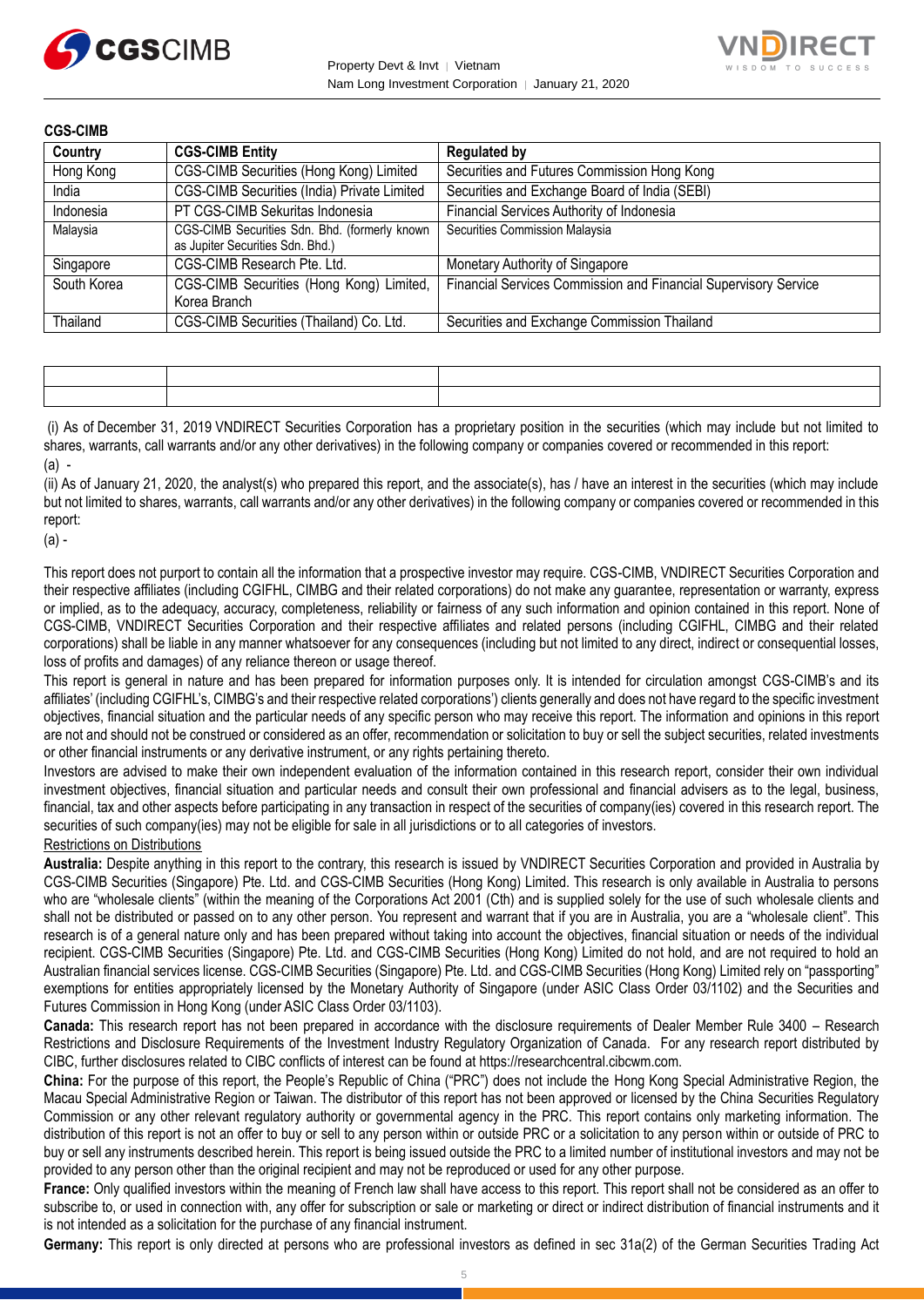



(WpHG). This publication constitutes research of a non-binding nature on the market situation and the investment instruments cited here at the time of the publication of the information.

The current prices/yields in this issue are based upon closing prices from Bloomberg as of the day preceding publication. Please note that neither the German Federal Financial Supervisory Agency (BaFin), nor any other supervisory authority exercises any control over the content of this report.

**Hong Kong:** This report is issued by VNDIRECT Securities Corporation and distributed in Hong Kong by CGS-CIMB Securities (Hong Kong) Limited ("CHK") which is licensed in Hong Kong by the Securities and Futures Commission for Type 1 (dealing in securities), Type 4 (advising on securities) and Type 6 (advising on corporate finance) activities. Any investors wishing to purchase or otherwise deal in the securities covered in this report should contact the Head of Sales at CGS-CIMB Securities (Hong Kong) Limited. The views and opinions in this research report are of VNDIRECT Securities Corporation as of the date hereof and are subject to change. If the Financial Services and Markets Act of the United Kingdom or the rules of the Financial Conduct Authority apply to a recipient, our obligations owed to such recipient therein are unaffected. CHK has no obligation to update the opinion or the information in this research report.

CHK does not make a market on other securities mentioned in the report.

#### **India:**

This report is issued by VNDIRECT Securities Corporation and distributed in India by CGS-CIMB Securities (India) Private Limited ("CGS-CIMB India"). CGS-CIMB India is a subsidiary of CGS-CIMB Securities International Pte. Ltd. which in turn is a 50:50 joint venture company of CGIFHL and CIMBG. The details of the members of the group of companies of CGS-CIMB can be found at www.cgs-cimb.com, CGIFHL at www.chinastock.com.hk/en/ACG/ContactUs/index.aspx and CIMBG at www.cimb.com/en/who-we-are.html. CGS-CIMB India is registered with the National Stock Exchange of India Limited and BSE Limited as a trading and clearing member (Merchant Banking Number: INM000012037) under the Securities and Exchange Board of India (Stock Brokers and Sub-Brokers) Regulations, 1992. In accordance with the provisions of Regulation 4(g) of the Securities and Exchange Board of India (Investment Advisers) Regulations, 2013, CGS-CIMB India is not required to seek registration with the Securities and Exchange Board of India ("SEBI") as an Investment Adviser. CGS-CIMB India is registered with SEBI (SEBI Registration Number: INZ000157134) as a Research Analyst (INH000000669) pursuant to the SEBI (Research Analysts) Regulations, 2014 ("Regulations").

This report does not take into account the particular investment objectives, financial situations, or needs of the recipients. It is not intended for and does not deal with prohibitions on investment due to law/jurisdiction issues etc. which may exist for certain persons/entities. Recipients should rely on their own investigations and take their own professional advice before investment.

The report is not a "prospectus" as defined under Indian Law, including the Companies Act, 2013, and is not, and shall not be, approved by, or filed or registered with, any Indian regulator, including any Registrar of Companies in India, SEBI, any Indian stock exchange, or the Reserve Bank of India. No offer, or invitation to offer, or solicitation of subscription with respect to any such securities listed or proposed to be listed in India is being made, or intended to be made, to the public, or to any member or section of the public in India, through or pursuant to this report.

The research analysts, strategists or economists principally responsible for the preparation of this research report are segregated from the other activities of CGS-CIMB India and they have received compensation based upon various factors, including quality, accuracy and value of research, firm profitability or revenues, client feedback and competitive factors. Research analysts', strategists' or economists' compensation is not linked to investment banking or capital markets transactions performed or proposed to be performed by CGS-CIMB India or its affiliates.

CGS-CIMB India does not have actual / beneficial ownership of 1% or more securities of the subject company in this research report, at the end of the month immediately preceding the date of publication of this research report. However, since affiliates of CGS-CIMB India are engaged in the financial services business, they might have in their normal course of business financial interests or actual / beneficial ownership of one per cent or more in various companies including the subject company in this research report.

CGS-CIMB India or its associates, may: (a) from time to time, have long or short position in, and buy or sell the securities of the subject company in this research report; or (b) be engaged in any other transaction involving such securities and earn brokerage or other compensation or act as a market maker in the financial instruments of the subject company in this research report or act as an advisor or lender/borrower to such company or may have any other potential conflict of interests with respect to any recommendation and other related information and opinions.

CGS-CIMB India, its associates and the analyst engaged in preparation of this research report have not received any compensation for investment banking, merchant banking or brokerage services from the subject company mentioned in the research report in the past 12 months.

CGS-CIMB India, its associates and the analyst engaged in preparation of this research report have not managed or co-managed public offering of securities for the subject company mentioned in the research report in the past 12 months. The analyst from CGS-CIMB India engaged in preparation of this research report or his/her relative (a) do not have any financial interests in the subject company mentioned in this research report; (b) do not own 1% or more of the equity securities of the subject company mentioned in the research report as of the last day of the month preceding the publication of the research report; (c) do not have any material conflict of interest at the time of publication of the research report.

**Indonesia:** This report is issued by VNDIRECT Securities Corporation and distributed by PT CGS-CIMB Sekuritas Indonesia ("CGS-CIMB Indonesia"). The views and opinions in this research report are not our own but of VNDIRECT Securities Corporation as of the date hereof and are subject to change. CGS-CIMB Indonesia has no obligation to update the opinion or the information in this research report. This report is for private circulation only to clients of CGS-CIMB Indonesia. Neither this report nor any copy hereof may be distributed in Indonesia or to any Indonesian citizens wherever they are domiciled or to Indonesian residents except in compliance with applicable Indonesian capital market laws and regulations.

This research report is not an offer of securities in Indonesia. The securities referred to in this research report have not been registered with the Financial Services Authority (Otoritas Jasa Keuangan) pursuant to relevant capital market laws and regulations, and may not be offered or sold within the territory of the Republic of Indonesia or to Indonesian citizens through a public offering or in circumstances which constitute an offer within the meaning of the Indonesian capital market law and regulations.

**Ireland:** CGS-CIMB is not an investment firm authorised in the Republic of Ireland and no part of this document should be construed as CGS-CIMB acting as, or otherwise claiming or representing to be, an investment firm authorised in the Republic of Ireland.

**Malaysia:** This report is issued by VNDIRECT Securities Corporation and distributed in Malaysia by CGS-CIMB Securities Sdn. Bhd. (formerly known as Jupiter Securities Sdn. Bhd.) ("CGS-CIMB Malaysia") solely for the benefit of and for the exclusive use of our clients. Recipients of this report are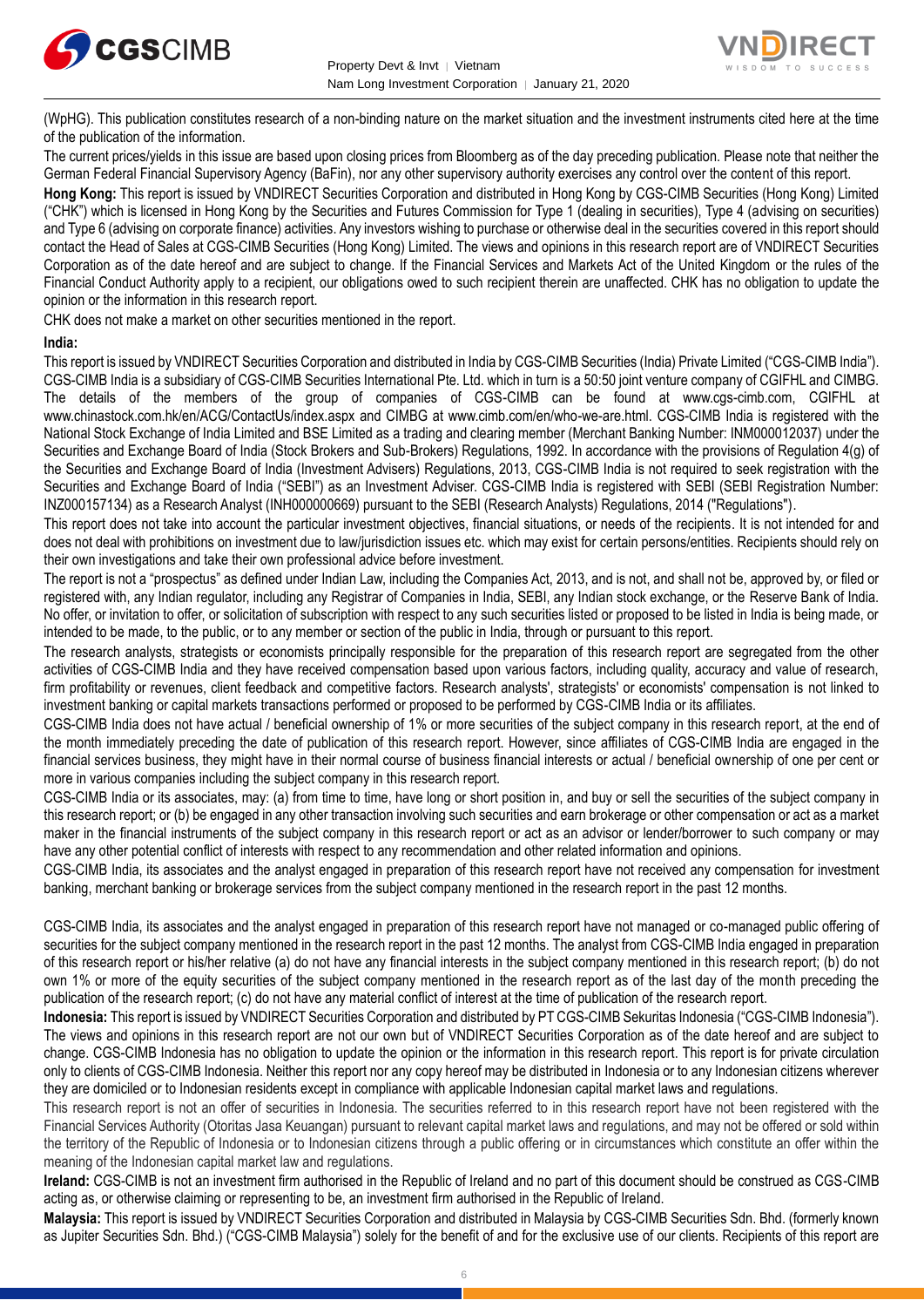



to contact CGS-CIMB Malaysia, at 29th Floor Menara CIMB No. 1 Jalan Stesen Sentral 2, Kuala Lumpur Sentral 50470 Kuala Lumpur, Malaysia, in respect of any matters arising from or in connection with this report. CGS-CIMB Malaysia has no obligation to update, revise or reaffirm the opinion or the information in this research report after the date of this report.

**New Zealand:** In New Zealand, this report is for distribution only to persons who are wholesale clients pursuant to section 5C of the Financial Advisers Act 2008.

**Singapore:** This report is issued by VNDIRECT Securities Corporation and distributed by CGS-CIMB Research Pte Ltd ("CGS-CIMBR"). CGS-CIMBR is a financial adviser licensed under the Financial Advisers Act, Cap 110 ("FAA") for advising on investment products, by issuing or promulgating research analyses or research reports, whether in electronic, print or other form. Accordingly CGS-CIMBR is a subject to the applicable rules under the FAA unless it is able to avail itself to any prescribed exemptions.

Recipients of this report are to contact CGS-CIMB Research Pte Ltd, 50 Raffles Place, #16-02 Singapore Land Tower, Singapore in respect of any matters arising from, or in connection with this report. CGS-CIMBR has no obligation to update the opinion or the information in this research report. This publication is strictly confidential and is for private circulation only. If you have not been sent this report by CGS-CIMBR directly, you may not rely, use or disclose to anyone else this report or its contents.

If the recipient of this research report is not an accredited investor, expert investor or institutional investor, CGS-CIMBR accepts legal responsibility for the contents of the report without any disclaimer limiting or otherwise curtailing such legal responsibility. If the recipient is an accredited investor, expert investor or institutional investor, the recipient is deemed to acknowledge that CGS-CIMBR is exempt from certain requirements under the FAA and its attendant regulations, and as such, is exempt from complying with the following :

(a) Section 25 of the FAA (obligation to disclose product information);

(b) Section 27 (duty not to make recommendation with respect to any investment product without having a reasonable basis where you may be reasonably expected to rely on the recommendation) of the FAA;

(c) MAS Notice on Information to Clients and Product Information Disclosure [Notice No. FAA-N03];

(d) MAS Notice on Recommendation on Investment Products [Notice No. FAA-N16];

(e) Section 36 (obligation on disclosure of interest in securities), and

(f) any other laws, regulations, notices, directive, guidelines, circulars and practice notes which are relates to the above, to the extent permitted by applicable laws, as may be amended from time to time, and any other laws, regulations, notices, directive, guidelines, circulars, and practice notes as we may notify you from time to time. In addition, the recipient who is an accredited investor, expert investor or institutional investor acknowledges that a CGS-CIMBR is exempt from Section 27 of the FAA, the recipient will also not be able to file a civil claim against CGS-CIMBR for any loss or damage arising from the recipient's reliance on any recommendation made by CGS-CIMBR which would otherwise be a right that is available to the recipient under Section 27 of the FAA, the recipient will also not be able to file a civil claim against CGS-CIMBR for any loss or damage arising from the recipient's reliance on any recommendation made by CGS-CIMBR which would otherwise be a right that is available to the recipient under Section 27 of the FAA.

CGS-CIMBR, its affiliates and related corporations, their directors, associates, connected parties and/or employees may own or have positions in securities of the company(ies) covered in this research report or any securities related thereto and may from time to time add to or dispose of, or may be materially interested in, any such securities. Further, CGS-CIMBR, its affiliates and its related corporations do and seek to do business with the company(ies) covered in this research report and may from time to time act as market maker or have assumed an underwriting commitment in securities of such company(ies), may sell them to or buy them from customers on a principal basis and may also perform or seek to perform significant investment banking, advisory, underwriting or placement services for or relating to such company(ies) as well as solicit such investment, advisory or other services from any entity mentioned in this report.

As of January 21, 2020,, CGS-CIMBR does not have a proprietary position in the recommended securities in this report.

CGS-CIMBR does not make a market on the securities mentioned in the report.

**South Korea:** This report is issued by VNDIRECT Securities Corporation and distributed in South Korea by CGS-CIMB Securities (Hong Kong) Limited, Korea Branch ("CGS-CIMB Korea") which is licensed as a cash equity broker, and regulated by the Financial Services Commission and Financial Supervisory Service of Korea. In South Korea, this report is for distribution only to professional investors under Article 9(5) of the Financial Investment Services and Capital Market Act of Korea ("FSCMA").

**Spain:** This document is a research report and it is addressed to institutional investors only. The research report is of a general nature and not personalised and does not constitute investment advice so, as the case may be, the recipient must seek proper advice before adopting any investment decision. This document does not constitute a public offering of securities.

CGS-CIMB is not registered with the Spanish Comision Nacional del Mercado de Valores to provide investment services.

**Sweden:** This report contains only marketing information and has not been approved by the Swedish Financial Supervisory Authority. The distribution of this report is not an offer to sell to any person in Sweden or a solicitation to any person in Sweden to buy any instruments described herein and may not be forwarded to the public in Sweden.

**Switzerland:** This report has not been prepared in accordance with the recognized self-regulatory minimal standards for research reports of banks issued by the Swiss Bankers' Association (Directives on the Independence of Financial Research).

**Thailand:** This report is issued by VNDIRECT Securities Corporation and distributed by CGS-CIMB Securities (Thailand) Co. Ltd. ("CGS-CIMB Thailand") based upon sources believed to be reliable (but their accuracy, completeness or correctness is not guaranteed). The statements or expressions of opinion herein were arrived at after due and careful consideration for use as information for investment. Such opinions are subject to change without notice and CGS-CIMB Thailand has no obligation to update the opinion or the information in this research report.

CGS-CIMB Thailand may act or acts as Market Maker, and issuer and offerer of Derivative Warrants and Structured Note which may have the following securities as its underlying securities. Investors should carefully read and study the details of the derivative warrants in the prospectus before making investment decisions.

AAV, ADVANC, AEONTS, AMATA, ANAN, AOT, AP, BANPU, BBL, BCH, BCP, BCPG, BDMS, BEAUTY, BEC, BEM, BGRIM, BH, BJC, BLAND, BPP, BTS, CBG, CENTEL, CHG, CK, CKP, COM7, CPALL, CPF, CPN, DELTA, DTAC, EA, EGCO, EPG, ERW, ESSO, GFPT, GLOBAL, GPSC, GULF,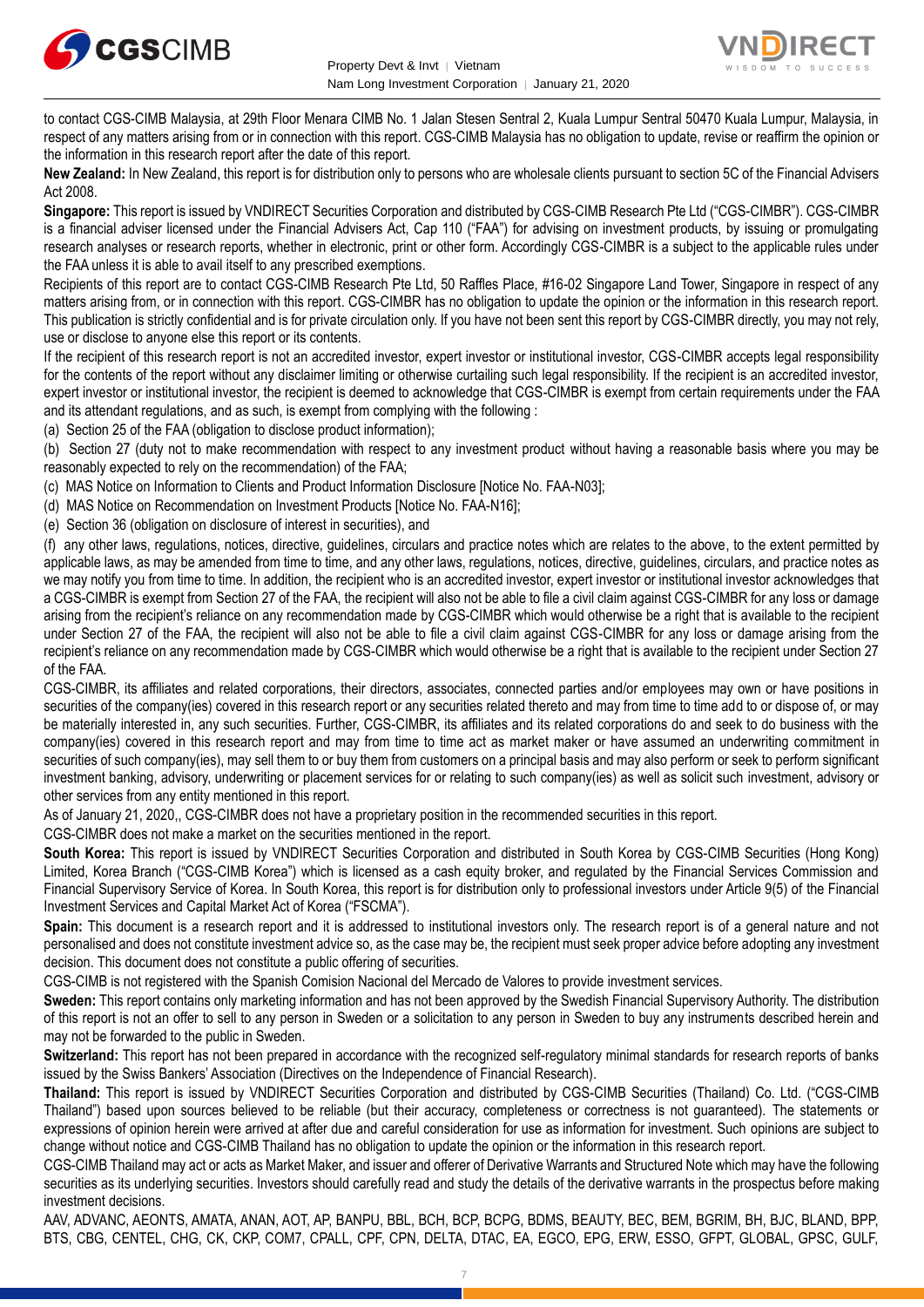



GUNKUL, HANA, HMPRO, INTUCH, IRPC, IVL, JAS, JMT, KBANK, KCE, KKP, KTB, KTC, LH, MAJOR, MBK, MEGA, MINT, MTC, ORI, OSP, PLANB, PRM, PSH, PSL, PTG, PTT, PTTEP, PTTGC, QH, RATCH, ROBINS, RS, SAWAD, SCB, SCC, SGP, SIRI, SPALI, SPRC, STA, STEC, SUPER, TASCO, TCAP, THAI, THANI, TISCO, TKN, TMB, TOA, TOP, TPIPP, TRUE, TTW, TU, TVO, WHA.

#### **Corporate Governance Report:**

The disclosure of the survey result of the Thai Institute of Directors Association ("IOD") regarding corporate governance is made pursuant to the policy of the Office of the Securities and Exchange Commission. The survey of the IOD is based on the information of a company listed on the Stock Exchange of Thailand and the Market for Alternative Investment disclosed to the public and able to be accessed by a general public investor. The result, therefore, is from the perspective of a third party. It is not an evaluation of operation and is not based on inside information.

The survey result is as of the date appearing in the Corporate Governance Report of Thai Listed Companies. As a result, the survey result may be changed after that date. CGS-CIMB Thailand does not confirm nor certify the accuracy of such survey result.

| Soore.<br>Range:<br>экик     | l 00<br>90                   | -RN<br>n c<br>υυ<br>vü | $\overline{\phantom{a}}$<br>70<br>u | $\sim$ $\sim$<br>Relow<br>u or | No<br><b>Result</b><br>survey. |
|------------------------------|------------------------------|------------------------|-------------------------------------|--------------------------------|--------------------------------|
| ------<br>- - --<br>ription: | voollor<br><u>xuellei Il</u> | Verv<br>300C           | -<br>000ن<br>.                      | N/A                            |                                |

**United Arab Emirates:** The distributor of this report has not been approved or licensed by the UAE Central Bank or any other relevant licensing authorities or governmental agencies in the United Arab Emirates. This report is strictly private and confidential and has not been reviewed by, deposited or registered with UAE Central Bank or any other licensing authority or governmental agencies in the United Arab Emirates. This report is being issued outside the United Arab Emirates to a limited number of institutional investors and must not be provided to any person other than the original recipient and may not be reproduced or used for any other purpose. Further, the information contained in this report is not intended to lead to the sale of investments under any subscription agreement or the conclusion of any other contract of whatsoever nature within the territory of the United Arab Emirates.

**United Kingdom and European Economic Area (EEA):** In the United Kingdom and European Economic Area, this material is issued by VNDIRECT Securities Corporation and is being distributed by CGS-CIMB Securities (UK) Limited ("CGS-CIMB UK"). CGS-CIMB UK is authorized and regulated by the Financial Conduct Authority and its registered office is at 27 Knightsbridge, London, SW1X7YB. The material distributed by CGS-CIMB UK has been prepared in accordance with CGS-CIMB's policies for managing conflicts of interest arising as a result of publication and distribution of this material. This material is for distribution only to, and is solely directed at, selected persons on the basis that those persons: (a) are eligible counterparties and professional clients of CGS-CIMB UK; (b) have professional experience in matters relating to investments falling within Article 19(5) of the Financial Services and Markets Act 2000 (Financial Promotion) Order 2005 (as amended, the "Order"), (c) fall within Article 49(2)(a) to (d) ("high net worth companies, unincorporated associations etc") of the Order; (d) are outside the United Kingdom subject to relevant regulation in each jurisdiction, material(all such persons together being referred to as "relevant persons"). This material is directed only at relevant persons and must not be acted on or relied on by persons who are not relevant persons. Any investment or investment activity to which this material relates is available only to relevant persons and will be engaged in only with relevant persons.

Where this material is labelled as non-independent, it does not provide an impartial or objective assessment of the subject matter and does not constitute independent "research" (cannot remove research from here under the applicable rules of the Financial Conduct Authority in the UK. Consequently, any such non-independent material will not have been prepared in accordance with legal requirements designed to promote the independence of research (cannot remove research from here) and will not subject to any prohibition on dealing ahead of the dissemination of research. Any such non-independent material must be considered as a marketing communication.

**United States:** This research report is issued by VNDIRECT Securities Corporation and distributed in the United States of America by CGS-CIMB Securities (USA) Inc, a U.S. registered broker-dealer and a related company of CGS-CIMB Securities Sdn. Bhd. (formerly known as Jupiter Securities Sdn. Bhd.), CGS-CIMB Research Pte Ltd, PT CGS-CIMB Sekuritas Indonesia, CGS-CIMB Securities (Thailand) Co. Ltd, CGS-CIMB Securities (Hong Kong) Limited and CGS-CIMB Securities (India) Private Limited, and is distributed solely to persons who qualify as "U.S. Institutional Investors" as defined in Rule 15a-6 under the Securities and Exchange Act of 1934. This communication is only for Institutional Investors whose ordinary business activities involve investing in shares, bonds, and associated securities and/or derivative securities and who have professional experience in such investments. Any person who is not a U.S. Institutional Investor or Major Institutional Investor must not rely on this communication. The delivery of this research report to any person in the United States of America is not a recommendation to effect any transactions in the securities discussed herein, or an endorsement of any opinion expressed herein. CGS-CIMB Securities (USA) Inc, is a FINRA/SIPC member and takes responsibility for the content of this report. For further information or to place an order in any of the above-mentioned securities please contact a registered representative of CGS-CIMB Securities (USA) Inc.

CGS-CIMB Securities (USA) Inc. does not make a market on other securities mentioned in the report.

CGS-CIMB Securities (USA) Inc. has not managed or co-managed a public offering of any of the securities mentioned in the past 12 months.

CGS-CIMB Securities (USA) Inc. has not received compensation for investment banking services from any of the company mentioned in the past 12 months.

CGS-CIMB Securities (USA) Inc. neither expects to receive nor intends to seek compensation for investment banking services from any of the company mentioned within the next 3 months.

**Other jurisdictions:** In any other jurisdictions, except if otherwise restricted by laws or regulations, this report is only for distribution to professional, institutional or sophisticated investors as defined in the laws and regulations of such jurisdictions. entioned within the next 3 months.<br> **ther jurisdictions:** In any other jurisdictions, except if otherwise restricted by laws<br>
stitutional or sophisticated investors as defined in the laws and regulations of such ji<br>
Distri

| <b>Other jurisdictions:</b> In any other jurisdictions, except if otherwise restricted by laws or regulations, this report is only for distribution to j<br>institutional or sophisticated investors as defined in the laws and regulations of such jurisdictions. |                         |                                |  |
|--------------------------------------------------------------------------------------------------------------------------------------------------------------------------------------------------------------------------------------------------------------------|-------------------------|--------------------------------|--|
| Distribution of stock ratings and investment banking clients for quarter ended on 31 December 2019                                                                                                                                                                 |                         |                                |  |
| 798 companies under coverage for quarter ended on 31 December 2019                                                                                                                                                                                                 |                         |                                |  |
|                                                                                                                                                                                                                                                                    | Rating Distribution (%) | Investment Banking clients (%) |  |
| hhA                                                                                                                                                                                                                                                                | 61.4%                   | 0.0%                           |  |
| Hold                                                                                                                                                                                                                                                               | 25.2%                   | $0.0\%$                        |  |
| Reduce                                                                                                                                                                                                                                                             | 13.4%                   | 0.0%                           |  |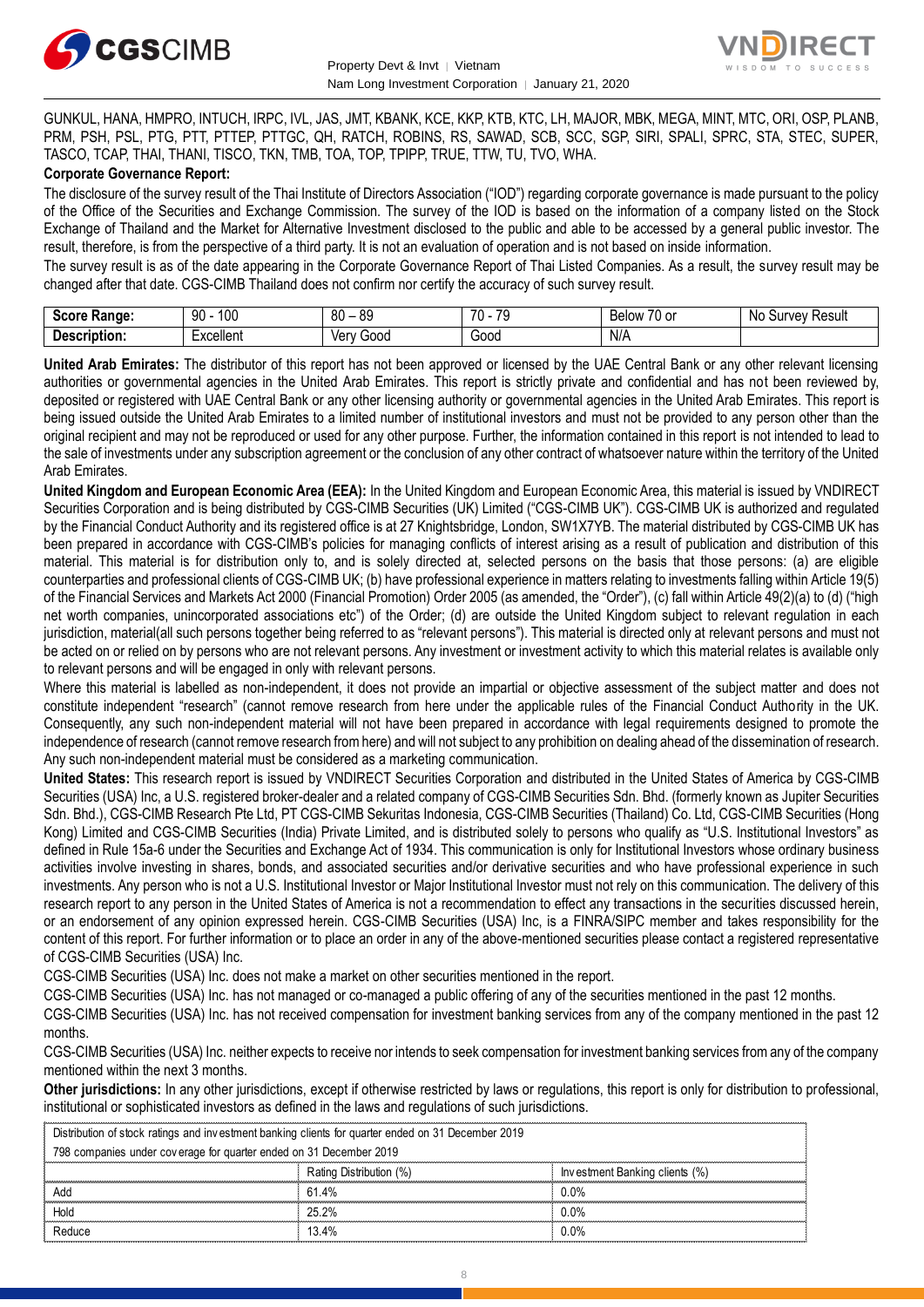

Property Devt & Invt │ Vietnam Nam Long Investment Corporation | January 21, 2020



#### **Spitzer Chart for stock being researched ( 2 year data )**

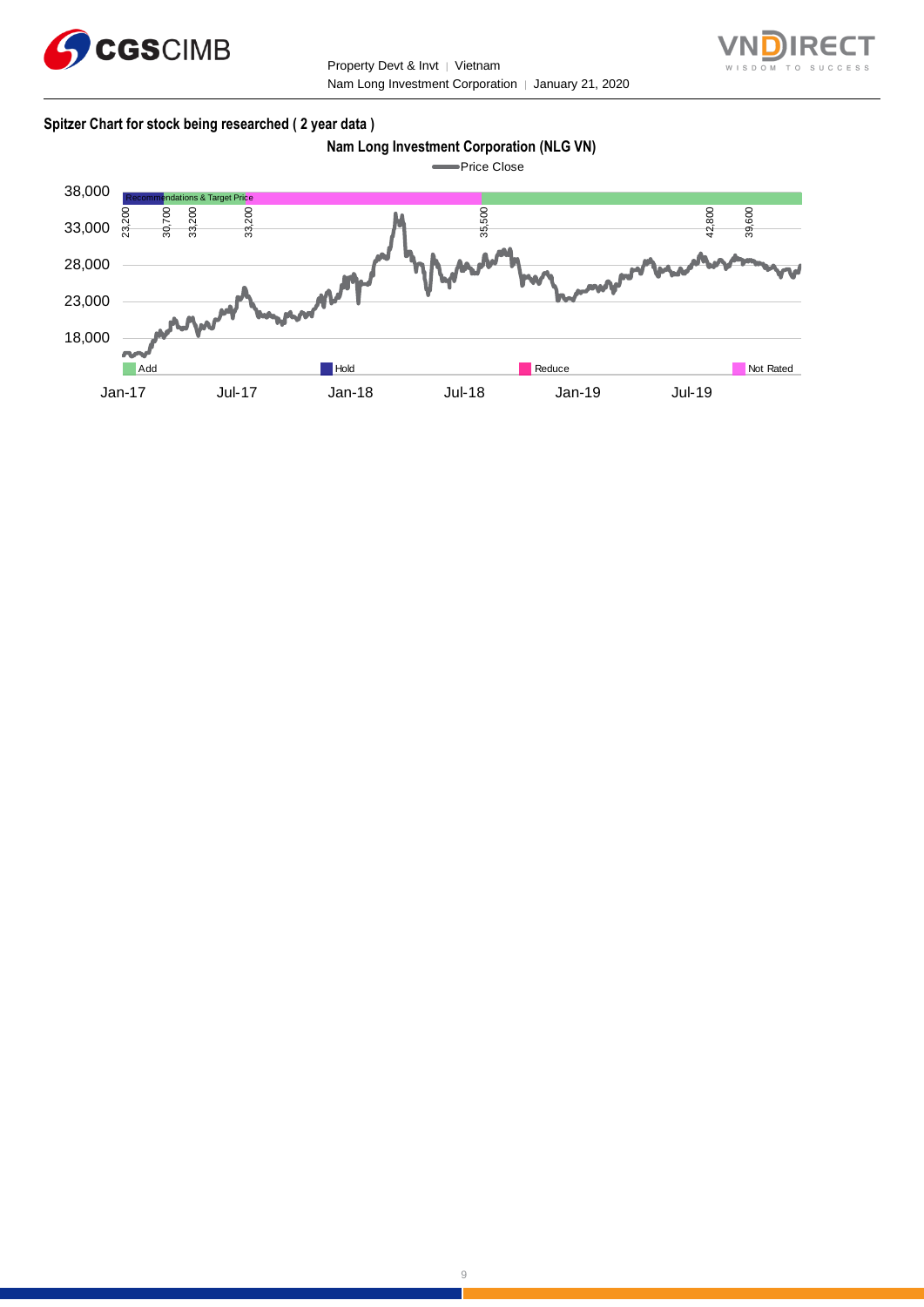



#### **Corporate Governance Report of Thai Listed Companies (CGR). CG Rating by the Thai Institute of Directors Association (Thai IOD) in 2018, Anti-Corruption 2018**

**ADVANC** – Excellent, Certified, **AEONTS** – Good, n/a, **AH** – Very Good, n/a, **AMATA** – Excellent, Declared, **ANAN** – Excellent, Declared, **AOT** – Excellent, Declared, **AP** – Excellent, Certified, **ASP** – Very Good, Certified, **BANPU** – Excellent, Certified, **BAY** – Excellent, Certified, **BBL** – Very Good, Certified, **BCH** – Good, Certified, **BCP** - Excellent, Certified, **BCPG** – Excellent, Certified, **BEM** – Very Good, n/a, **BDMS** – Very Good, n/a, **BEAUTY** – Good, n/a, **BEC** – Very Good, n/a, , **BGRIM** – Very Good, Declared, **BH** - Good, n/a, **BJC** – Very Good, Declared, **BJCHI** – Very Good, Certified, **BLA** – Very Good, Certified, **BPP** – Very Good, Declared, **BR** - Good, Declared, **BTS** - Excellent, Certified, **CBG** – Very Good, n/a, **CCET** – Good, n/a, **CENTEL** – Very Good, Certified, **CHG** – Very Good, Declared, **CK** – Excellent, n/a, **COL** – Excellent, Declared, **CPALL** – Very Good, Certified, **CPF** – Excellent, Certified, **CPN** - Excellent, Certified, **DELTA** - Excellent, n/a, **DEMCO** – Excellent, Certified, **DDD** – Very Good, Declared, **DIF** – not available, n/a, **DREIT** – not available, n/a, **DTAC** – Excellent, Certified, **EA** – Excellent, n/a, **ECL** – Very Good, Certified, **EGCO** - Excellent, Certified, **EPG** – Very Good, n/a, **ERW** – Very Good, n/a, **GFPT** - Excellent, Certified, **GGC** – Excellent, Certified, **GLOBAL** – Very Good, n/a, **GLOW** – Very Good, Certified, **GPSC** – Excellent, Certified, **GULF** – Very Good, n/a, **GUNKUL** – Excellent, Certified, **HANA** - Excellent, Certified, **HMPRO** - Excellent, Certified, **HREIT** - Excellent, Certified **ICHI** – Excellent, Declared, **HUMAN** – not available, n/a, **III** – Good, n/a, **INTUCH** - Excellent, Certified, **IRPC** – Excellent, Certified, **ITD**\* – Very Good, n/a, **IVL** - Excellent, Certified, **JASIF** – not available, n/a, **JWD** – Very Good, n/a, **KBANK** - Excellent, Certified, **KCE** - Excellent, Certified, **KKP** – Excellent, Certified, **KSL** – Excellent, Certified, **KTB** - Excellent, Certified, **KTC** – Excellent, Certified, **LH** - Very Good, n/a, **LPN** – Excellent, Certified, **M** – Very Good, Certified, **MACO** – Very Good, n/a, **MAJOR** – Very Good, n/a, **MAKRO** – Excellent, Declared, **MALEE** – Very Good, Certified, **MC** – Very Good, Certified, **MCOT** – Excellent, Certified, **MEGA** – Very Good, n/a, **MINT** - Excellent, Certified, **MTC** – Excellent, Declared, **NETBAY** – Good, n/a, **OSP** – not available, n/a,**PLANB** – Excellent, Declared, **PLAT** – Very Good, Certified, **PR9** – not available, n/a, **PSH** – Excellent, Certified, **PSTC** – Good, Certified, **PTT** - Excellent, Certified, **PTTEP** - Excellent, Certified, **PTTGC** - Excellent, Certified, **QH** – Excellent, Certified, **RATCH** – Excellent, Certified, **ROBINS** – Excellent, Certified, **RS** – Very Good, n/a, **RSP** – not available, n/a, **S** – Very Good, n/a, **SAMART** - Excellent, n/a, **SAPPE** – Very Good, Declared, **SAT** – Excellent, Certified, **SAWAD** – Very Good, n/a, **SC** – Excellent, Declared, **SCB** - Excellent, Certified, **SCC** – Excellent, Certified, **SCN** – Very Good, Certified, **SF** – Good, n/a, **SIRI** – Very Good, Certified, **SPA** - Good, n/a, **SPALI** - Excellent, n/a, **SPRC** – Excellent, Certified, **STA** – Very Good, Certified, **STEC** – Excellent, n/a, **SVI** – Excellent, Certified, **SYNEX** – Very Good, Declared, **TASCO** – Excellent, Certified, **TCAP** – Excellent, Certified, **THANI** – Excellent, Certified, **TIPCO** – Very Good, Certified, **TISCO** - Excellent, Certified, **TKN** – Very Good, Declared, **TMB** - Excellent, Certified, **TNR** – Very Good, Declared, **TOP** - Excellent, Certified, **TPCH** – Good, n/a, **TPIPP** – Good, n/a, **TRUE** – Excellent, Certified, **TU** – Excellent, Certified, **TVO** – Very Good, Declared, **UNIQ** – Good, n/a, **VGI** – Excellent, Certified, **WHA** – Excellent, Certified, **WHART** – not available, n/a, **WICE** – Very Good, Certified, **WORK** – Good, n/a.

**Companies participating in Thailand's Private Sector Collective Action Coalition Against Corruption programme (Thai CAC) under Thai Institute of Directors (as of August 31, 2018) are categorized into:**

- Companies that have declared their intention to join CAC, and

- Companies certified by CAC

\* The company, its director or management had been reportedly accused for breaching proper corporate governance such as violation of the SEC's regulations or charged with corruption.

#### **RECOMMENDATION FRAMEWORK**

| INLUUININLINDAITUIN LINAINLINUINN |                                                                                                                                                                                                                                                                   |
|-----------------------------------|-------------------------------------------------------------------------------------------------------------------------------------------------------------------------------------------------------------------------------------------------------------------|
| <b>Stock Ratings</b>              | Definition:                                                                                                                                                                                                                                                       |
| Add                               | The stock's total return is expected to reach 15% or higher over the next 12 months.                                                                                                                                                                              |
| Hold                              | The stock's total return is expected to be between negative 10% and positive 15% over the next 12 months.                                                                                                                                                         |
| Reduce                            | The stock's total return is expected to fall below negative 10% over the next 12 months.                                                                                                                                                                          |
|                                   | The total expected return of a stock is defined as the sum of the:(i) percentage difference between the target price and the current price and (ii)<br>the forward net dividend yields of the stock. Stock price targets have an investment horizon of 12 months. |
| <b>Sector Ratings</b>             | Definition:                                                                                                                                                                                                                                                       |
| Overweight                        | An Overweight rating means stocks in the sector have, on a market cap-weighted basis, a positive absolute<br>recommendation.                                                                                                                                      |
| Neutral                           | A Neutral rating means stocks in the sector have, on a market cap-weighted basis, a neutral absolute recommendation.                                                                                                                                              |
| Underweight                       | An Underweight rating means stocks in the sector have, on a market cap-weighted basis, a negative absolute<br>recommendation.                                                                                                                                     |
| <b>Country Ratings</b>            | Definition:                                                                                                                                                                                                                                                       |
| Overweight                        | An Overweight rating means investors should be positioned with an above-market weight in this country relative to<br>benchmark.                                                                                                                                   |
| Neutral                           | A Neutral rating means investors should be positioned with a neutral weight in this country relative to benchmark.                                                                                                                                                |
| Underweight                       | An Underweight rating means investors should be positioned with a below-market weight in this country relative to<br>benchmark.                                                                                                                                   |

**Hien Tran Khanh – Deputy Head of Research** Email: [hien.trankhanh@vndirect.com.vn](mailto:hien.trankhanh@vndirect.com.vn)